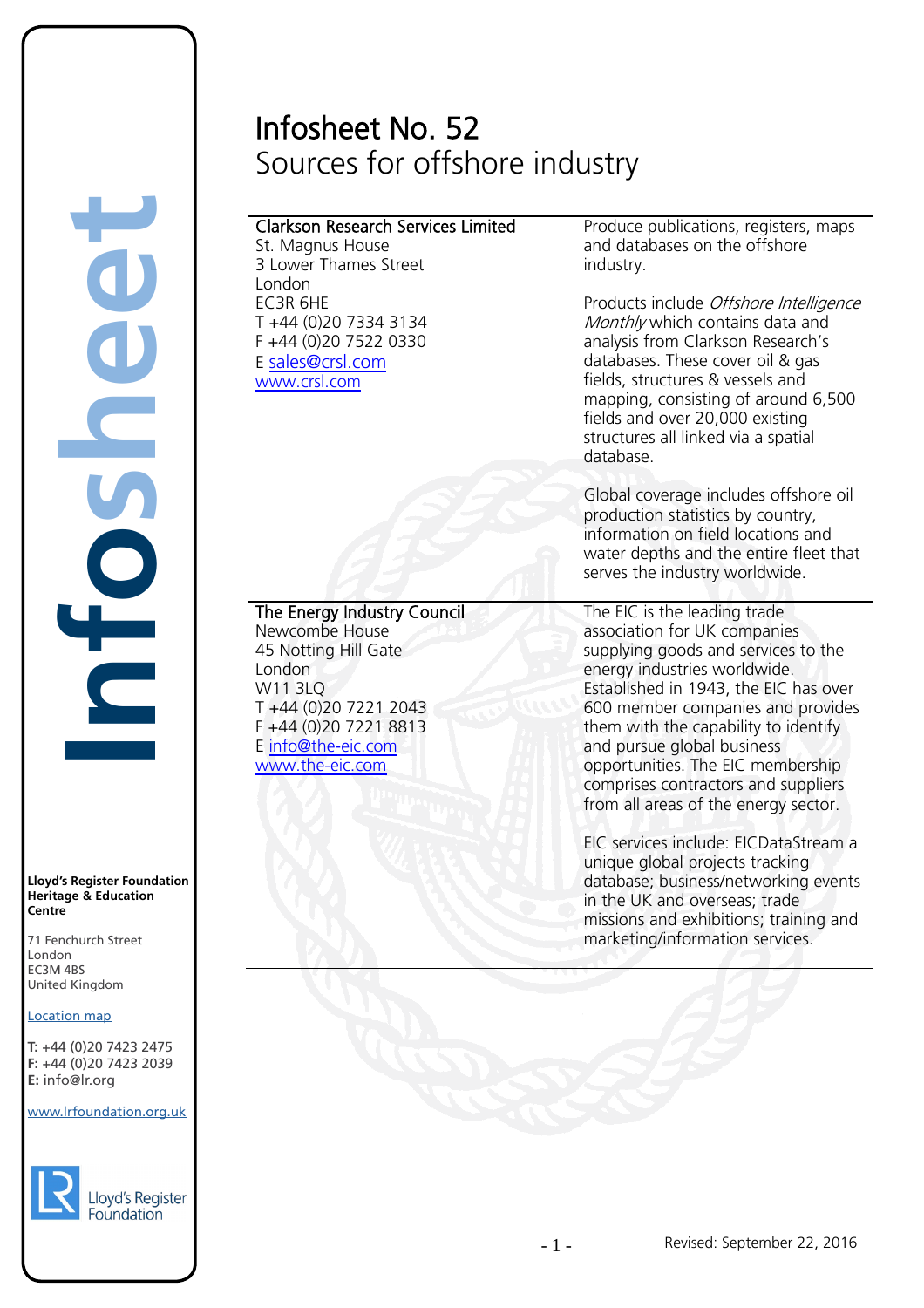**Infosheet** rd's Register Foundat<br>
itage & Education<br>
tre<br>
Eenchurch Street<br>
don<br>
M 4BS<br>
ted Kingdom<br>
ation map<br>
44 (0)20 7423 2475<br>
44 (0)20 7423 2039<br>
nfo@lr.org CHOS

**Lloyd's Register Foundation Heritage & Education Centre**

71 Fenchurch Street London Information Services EC3M 4BS United Kingdom

### Location map

T: +44 (0)20 7423 2475 **F:** +44 (0)20 7423 2039 Fax: +44 (0)20 7423 2039 **E:** info@lr.org  $F \rightarrow (0/20, 1 + 2)$ 

EC3M 4BS

### www.lrfoundation.org.uk



### Lloyd's Register Foundation

# Infield Systems Limited

Suite 502 1 Alie Street London E1 8DE UK T +44 (0) 20 7423 5000 F +44 (0) 20 7423 5050 E [data@infield.com](mailto:data@infield.com) [www.infield.com](http://www.infield.com/) 

Since 1986 Infield has provided detailed information and data on the worldwide oil and gas industry. Infield Systems offer a range of databases, publications, [mapping](http://www.infield.com/offshore_oil_and_gas_gis_mapping.htm) and analytical services to subscribers.

The Infield Worldwide Offshore Energy Database covers every single offshore field around the world from the 1940's through to future projects. It covers fixed platforms, floating production systems, floating storage offloading systems, infield pipelines, flowlines, umbilicals, subsea completions, subsea manifolds, subsea templates, platforms, flowlines, control lines and export trunk lines as well as onshore terminals, liquefied natural gas facilities and gas-to-liquids plants and Offshore Vessels worldwide. Infield tracks the operators of each project as well as the ownership of each offshore field development.

# ODS-Petrodata

Suite 170 3200 Wilcrest Dr. Houston, Texas 77042 USA T +1 832 463 3000

2nd Floor The Exchange No. 1 Market Street Aberdeen AB11 5PJ Scotland T +44 1224 597800 [www.ods-petrodata.com](http://www.ods-petrodata.com/) 

ODS-Petrodata delivers market intelligence, data, publications and analysis tools to the energy sector. They have been providing market intelligence to the upstream offshore oil and gas industry since 1973, and more recently to the offshore renewables market.

In addition to their data, forecast and news products, ODS-Petrodata offers powerful web-based tools for tracking and analyzing the offshore rig, field development and marine markets.

[www.Rigzone.com](http://www.rigzone.com/) **Rigzone.com** Rigzone.com provides industry news and information, an online oil & gas directory, careers, a classifieds marketplace and more.